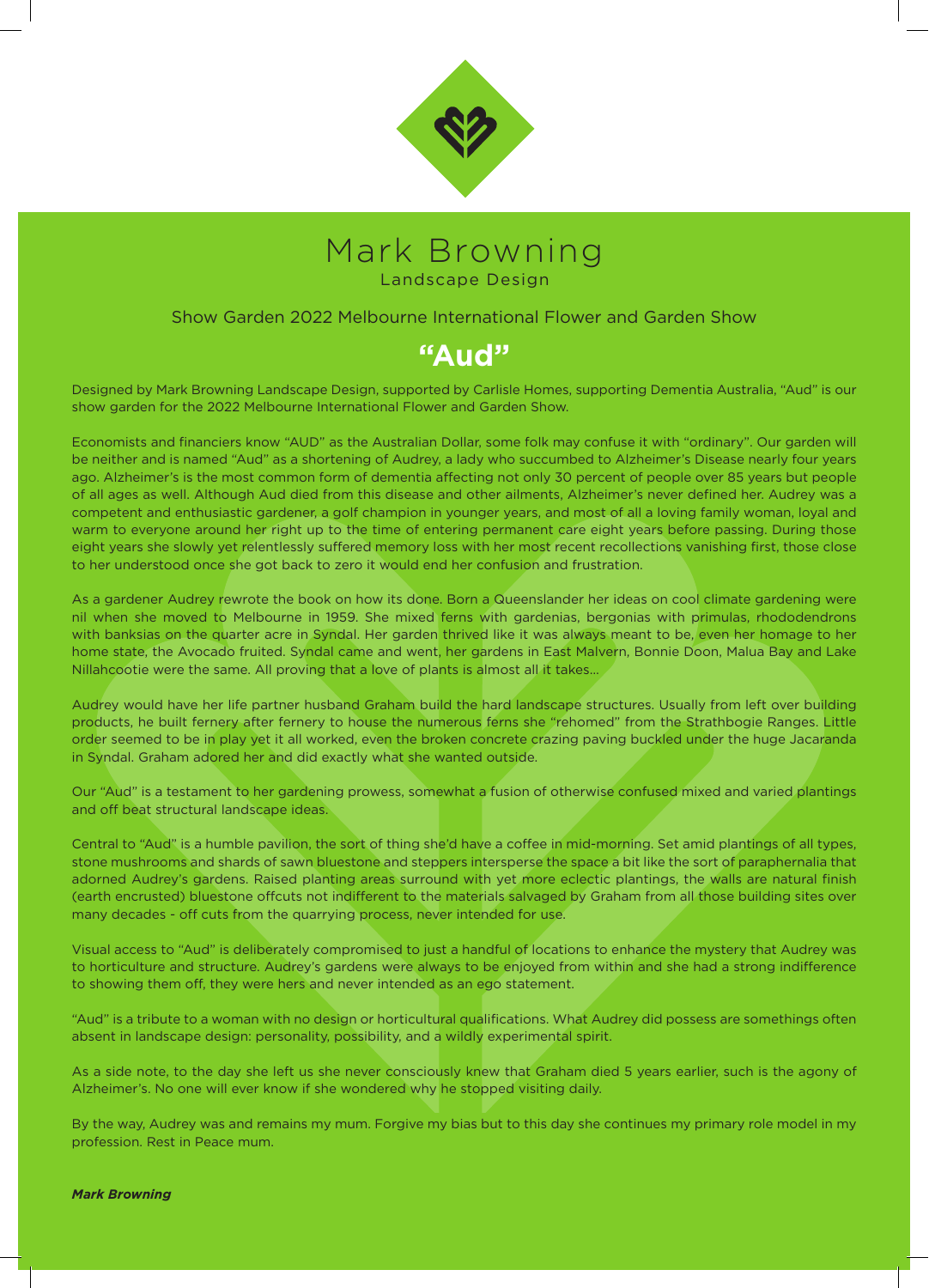# Mark Browning

Landscape Design

### Show Garden 2022 Melbourne International Flower and Garden Show

**"Aud"**

# **Supporting Partner**



Our mission is to build homes of exceptional quality exceeding our customers' expectations. **carlislehomes.com.au**

# **Official Charity**



Dementia Australia supports people living with all types of dementia, and their families and carers. We provide support services, education and information, and advocate for greater community understanding of dementia.

#### **www.dementia.org.au**

### **Design**

Mark Browning Landscape Design, formerly Cycas Landscape Design, is a landscape design studio based in bayside Melbourne. We provide landscape design and consultancy services catering for all styles of landscapes throughout Melbourne, the Mornington Peninsula and rural Victoria. Our design philosophy is centered on creating beautiful and functional landscape designs individually crafted to our customers' needs. We challenge design beliefs and constantly strive to surprise.

Mark Browning Landscape Design prides itself with sustainable and sensible design principles and we encourage our clients to strike a balance between both hard and soft landscape treatments thereby minimizing their carbon footprint and hence doing their part by cooling the environment starting in their own backyards. We encourage the planting of trees and argue that a treed garden is not only good for our environment but has positive implications for property values and proven social benefits for family life.

Over the years, Mark Browning Landscape Design has enjoyed great success with both residential and festival projects, winning numerous awards including:

- The City of Melbourne Award of Excellence for Best in Show: 2014 Melbourne International Flower and Garden Show.
- The City of Melbourne Award of Excellence for Best in Show: 2015 Melbourne International Flower and Garden Show. (In collaboration with Lisa Ellis Gardens).
- Show Garden Gold Medals: 2008, 2013, 2014, 2015 Melbourne International Flower and Garden Show.
- Show Garden Silver Gilt Medal. 2007 Chelsea Flower Show (London).
- Show Garden Silver Medals: 2003, 2004, 2005, 2017 Melbourne International Flower and Garden Show.
- Mark Bence Award for Best Construction: 2014 Melbourne International Flower and Garden Show.
- W. A. Comeadow Gold Award for Outstanding Design: 2004 Melbourne International Flower and Garden Show.

### **markbrowning.com.au**

# **Project Management**

Dan Foreman is Landscaper from the eastern suburbs of Melbourne, Dan has been landscaping for 18 years and covered a range of different roles including site supervisor, business owner and landscape designer. Dan has real passion for creative and unique landscapes, it's one of the many reasons he loves being a part of the Melbourne International Flower and Garden Show and is proud to have been involved in some show gardens in recent years including 2019's 'The Loggia' garden which won Best in Show, Best Construction, Best Use of Plants as well as a Show Garden Gold Award.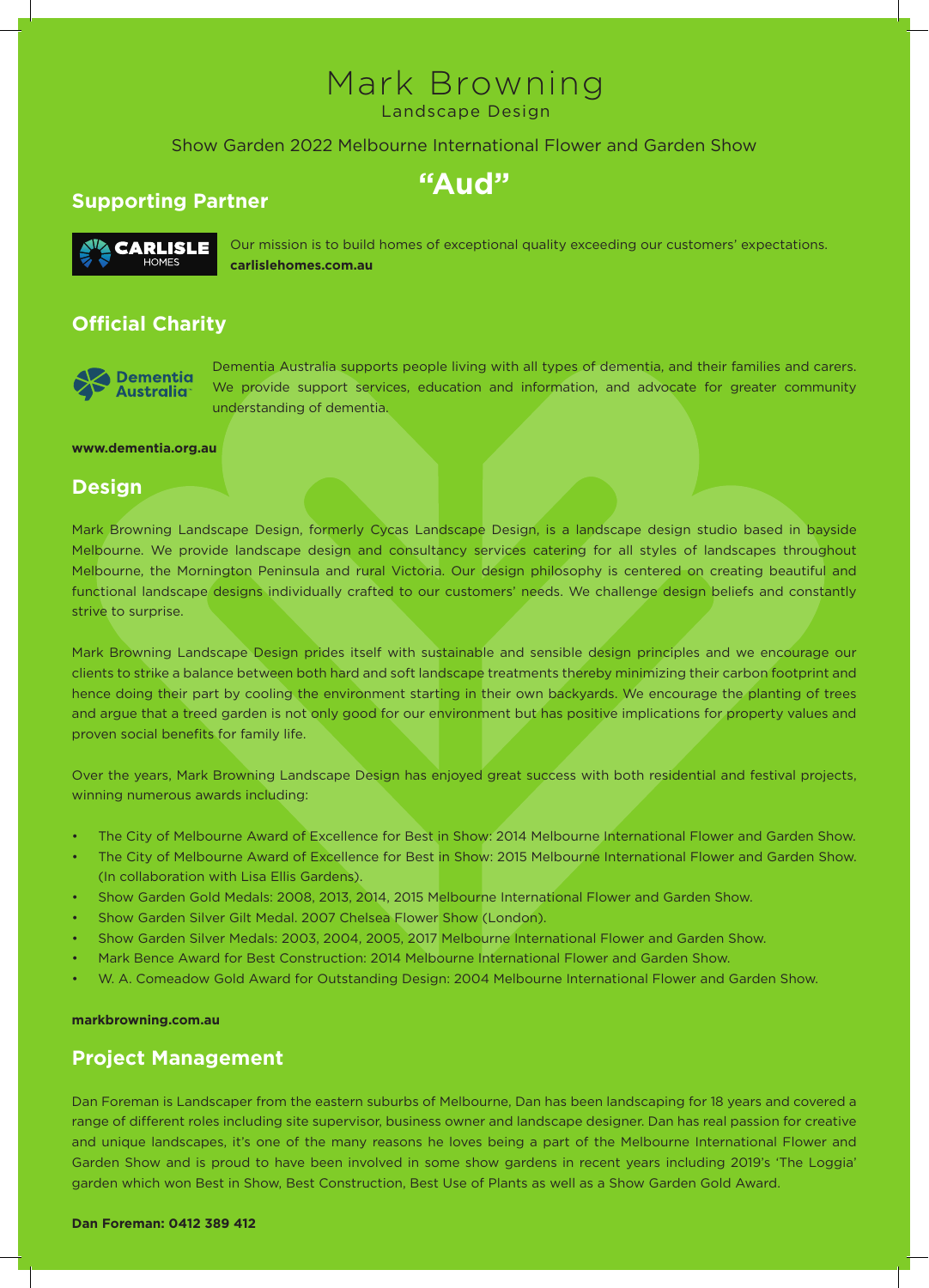## **Landscape Construction**



Kiama Landscapes & Pools is owned and operated by Tim Sprague and Stephen Lloyd, they have kiama over 30 years' experience in creating luxury outdoor living areas across Melbourne and the Mornington Peninsula. They understand clients want to deal with one company to manage their entire outdoor project, from landscaping, to pool building to outdoor room construction. Kiama Landscapes are Registered Builders and Members of Landscaping Victoria Master Landscapers and their Pool Division, Kiama Pools is a Member of the Swimming Pool & Spa Association of Victoria, SPASA. With an award-winning team of experts to design and build the ultimate outdoor space, Kiama Landscapes & Pools create the lifestyle you've always wanted.

### **kiamalandscapes.com.au**

## **Materials**

Bluestone Paving, Steppers, Walling and Shards:



Meticulously extracting the finest natural Australian bluestone since 1975. Our bluestone products are available in a variety of finishes and can be tailored to meet the unique requirements of civil, commercial, and residential projects across Australia and around the world.

Discover our Australian made story via: bamstone.com.au @bamstone\_bluestone

**bamstone.com.au**

# **Landscape Lighting**

gardens at night<sup>\*</sup> Gardens at Night are leading landscape lighting design specialists and manufacturers of quality energy efficient outdoor lighting. Our comprehensive range of fittings are designed for Australian conditions and manufactured using superior, anti-corrosive materials. The high quality and durability of our light fittings means minimal maintenance for a lifetime of use.

### **gan.com.au**

# **Feature Steel Walling**



SHAPESCAPER<sup>®</sup> modular steel landscaping products are manufactured in Melbourne using Australian BlueScope<sup>®</sup> Steel. The extensive range of garden edging, box planters, and planter rings feature a modular design with pre-drilled holes that make on site assembly quick and easy. These durable and attractive products are suitable for both domestic and commercial installation. All SHAPESCAPER products incorporate

smooth rounded edges, for added strength and safety.

### **shapescaper.com.au**

### **Mulch**

**DIO DIO** Van Schaik's Bio Gro is a family owned Australian business that manufactures quality products from organics. Since their inception over 45 years ago, they continue to be a leading innovator working in partnership with industry and government to support and drive the recovery of a variety of organic materials. Bio Gro captures the full potential of this resource stream by processing the material into a range of high quality products tailored for the horticultural, agricultural, viticultural and landscape markets.

**biogro.com.au**